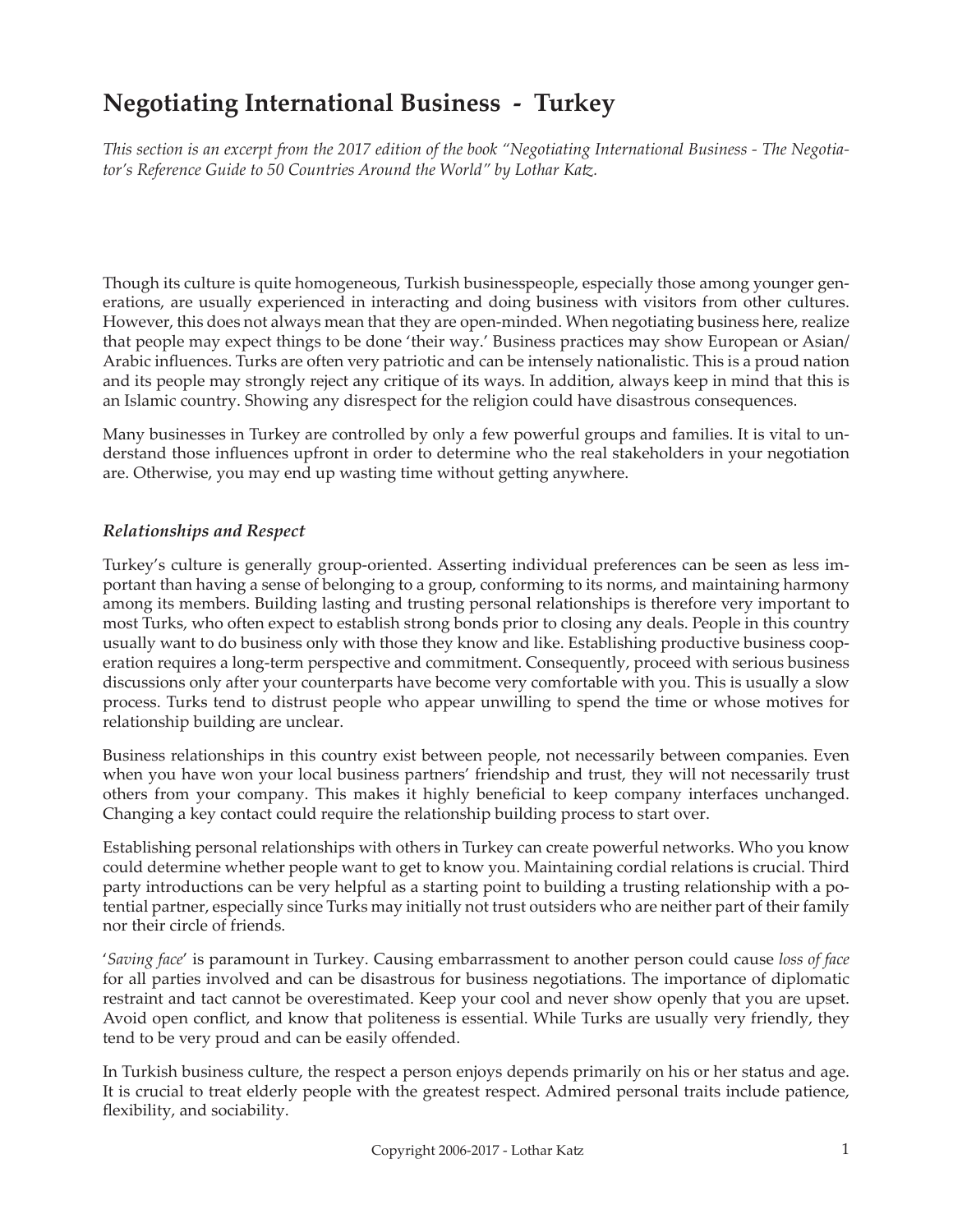## *Communication*

Turkish is the country's official language. Many businesspeople speak at least some English, French, and/or German. Especially with high-ranking managers, it may be beneficial to use an interpreter. In order to avoid offending the other side, ask beforehand whether an interpreter should be present at a meeting. When communicating in English, speak in short, simple sentences and avoid using jargon and slang. It will help people with a limited command of English if you speak slowly, summarize key points, and pause frequently to allow for interpretation.

Note that Turks dislike the use of acronyms and abbreviations. It is strongly advisable to spell out everything clearly, both in your oral and written communication.

Since they respect assertiveness, Turks usually speak forcefully, though not overly loud. They may occasionally raise their voices to make a point or demonstrate passion. Emotions are often shown openly. People in the country generally converse in close proximity, standing only two feet or less apart. Never back away, even if this is much closer than your personal comfort zone allows. Doing so could be read as a sign that you are uncomfortable around them.

Communication in Turkey may sometimes appear vague, especially early in your business interactions. Your local counterparts may become more direct and frank as the relationship strengthens. However, always watch for subtle messages that may signal issues and concerns. Silence can convey a negative message but may not mean anything, so do not read too much into it.

Gestures and body language can be extensive. It is rarely a good idea to imitate them. There can be frequent physical contact with others of the same gender. Men may greet each other by kissing each other's cheeks as a sign of friendship. Since Muslims consider the left hand unclean, use it only if inevitable. The American *OK* sign, with thumb and index finger forming a circle, is an obscene gesture in Turkey. It is also rude to cross your arms while facing another person or to blow your nose in public. Eye contact between men should be frequent, almost to the point of staring. This conveys sincerity and helps build trust.

Shaking the head from side to side traditionally means, 'I don't understand' rather than 'no.' The Turkish way to signal 'no' is by raising the eyebrows, sometimes together with a *tsk* sound and a backward tilt of the head. A slight bow of the head traditionally signals 'yes.' However, many Turks have adopted the western way of nodding or shaking the head.

## *Initial Contacts and Meetings*

Before initiating business negotiations in Turkey, it is advantageous to identify and engage a local intermediary. This person will help bridge the cultural and communications gap, allowing you to conduct business with greater effectiveness.

Negotiations in Turkey may be conducted by individuals or teams of negotiators. It is vital that teams be well aligned, with roles clearly assigned to each member. Turks can be very good at exploiting disagreements between members of the other team to their advantage. Changing a team member could require the relationship building process to start over and should be avoided.

If possible, schedule meetings at least one to two weeks in advance. Since people want to know who they will be meeting, provide details on titles, positions, and responsibilities of attendees ahead of time. While meetings may start considerably late, Turks generally expect foreign visitors to be punctual. Avoid being more than 15 minutes late, and call ahead if you will be. Displaying anger if you have to wait only reflects poorly on you.

Names are usually given in the order of first name, family name. However, ways to address a Turk properly differ and may depend on age, international experience, and other factors. Using *Mr./Mrs./Miss* plus the family name is usually acceptable. However, some older Turks may view this as disrespectful. It may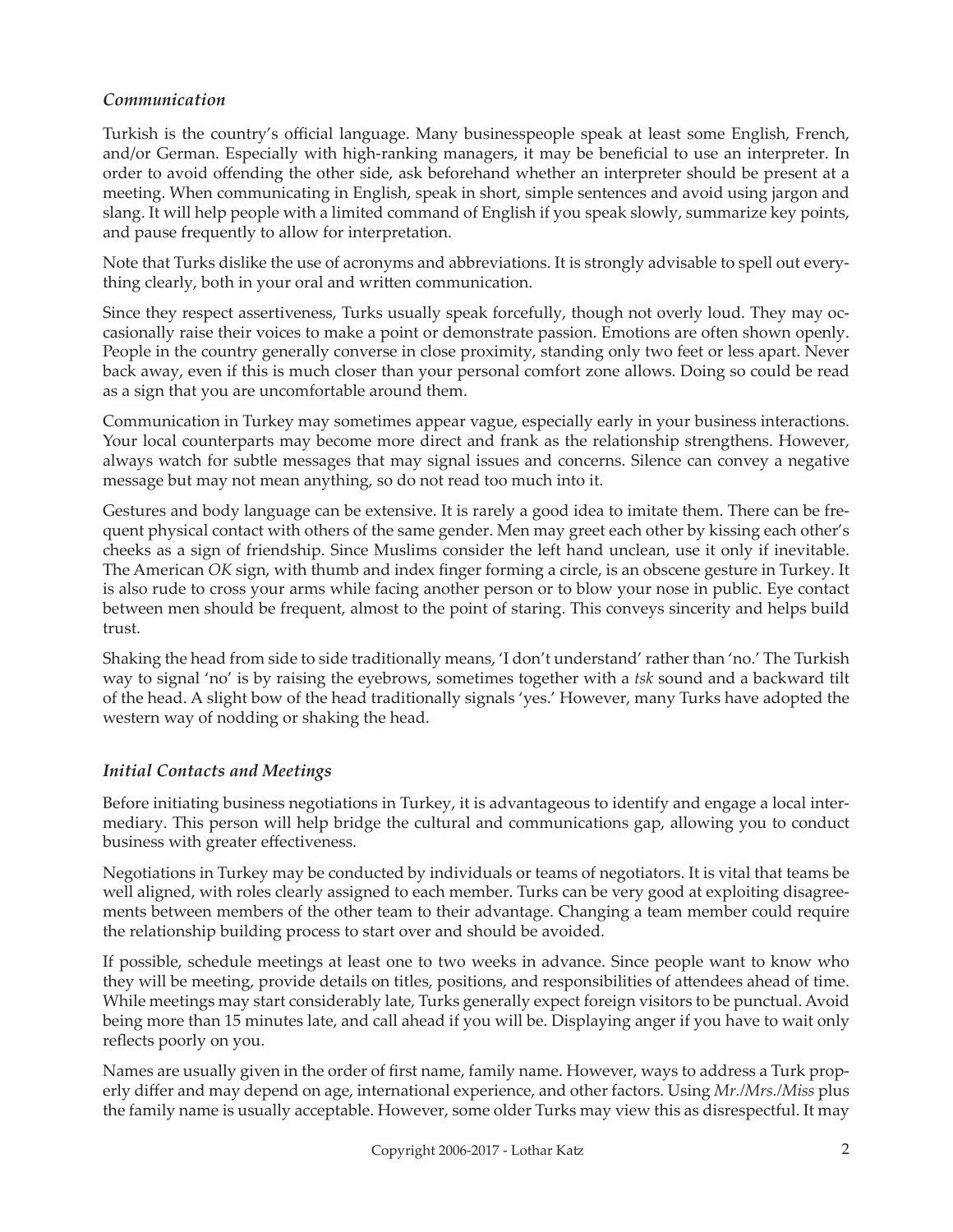be best to inquire from someone upfront or politely ask the person how to address him or her correctly. In that case, make sure you do the same for your own name. Titles, such as *Doctor* or *Professor*, are highly valued, and are often used without adding the person's family name. Do not call Turks by their first names unless they offered it, which is rare. Greet the most senior person first, then greet everyone else in the room individually. Introductions are accompanied by firm handshakes using the right hand.

After the introductions, wait to see whether your Turkish counterparts want to exchange business cards. If they do, this may signal interest in building a business relationship, and you should offer your card to everyone present. You do not have to translate your cards into Turkish, but that will be appreciated. Show doctorate degrees on your card and make sure that it clearly states your professional title, especially if you have the seniority to make decisions. Present your card with your right hand, with the print facing the recipient. Similarly, accept others' cards using only the right hand. When presenting your card, smile and keep eye contact, then take a few moments to look at the card you received. Next, place it on the table in front of you.

Meetings start with small talk, which can be extensive. It is important to be patient and let the other side set the pace. Initial meetings are quite formal, and although this may get more relaxed as the relationship develops, be careful not to appear too casual. Although some humor is welcome, business is a serious matter in Turkey.

The primary purpose of the first meeting is to get to know each other. Business may or may not get discussed. Do not try to hurry along with your agenda. It is unrealistic to expect initial meetings to lead to straight decisions.

Presentations should be short and concise. Make sure your proposal is clearly structured and presented. Your presentation materials should be attractive, with good and clear visuals. Turks communicate primarily orally and visually, so avoid using too much text. Use diagrams and pictures wherever feasible, and avoid complicated expressions. Having your handout materials translated to Turkish is not a must but helps in getting your messages across.

## *Negotiation*

**Attitudes and Styles -** In Turkey, the primary approach to negotiating is to employ distributive and contingency bargaining. This may include tough bargaining at many levels. While the buyer is in a superior position, both sides in a business deal own the responsibility to reach agreement. They expect longterm commitments from their business partners and will focus mostly on long-term benefits. Although the primary negotiation style is competitive, Turks nevertheless value long-term relationships and look for win-win solutions. While proposals should demonstrate the benefits to both negotiating parties, attempts to win competitive advantages should not be taken negatively. You earn your counterparts' respect by maintaining a positive, persistent attitude. Always consider that negotiating in Turkey may be about aspects such as power, influence, or honor as much as it is about financial benefits.

Should a dispute arise at any stage of a negotiation, you may be able to reach resolution through stating your own objections and inquiring about their concerns. Taking them seriously and showing commitment to personal relationships goes a long way even if you continue to avoid weak compromises. However, refrain from using logical reasoning or becoming argumentative since this will only make matters worse.

**Sharing of Information -** Information is rarely shared freely, since the Turkish believe that privileged information creates bargaining advantages. In addition, data and statistics about the country are not always reliable, even when shared with the best of intentions. Even publicly available data may be inaccurate, making it vital do conduct your own detailed research if necessary.

**Pace of Negotiation –** Expect negotiations to be slow and protracted, and be prepared to make several trips if necessary to achieve your objectives. Initial exchanges that precede the bargaining stage of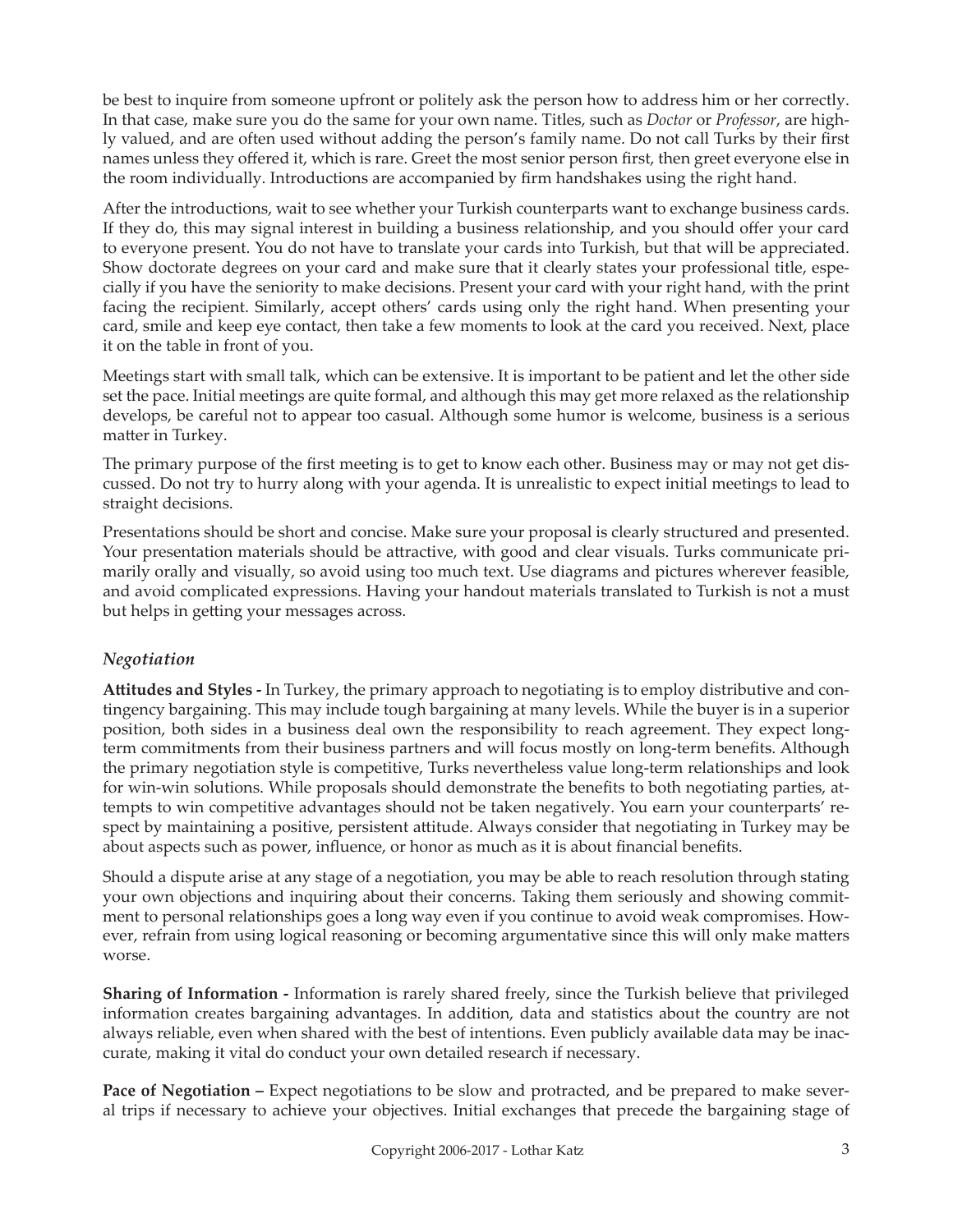the negotiation can be lengthy. Decisions are usually made between meetings rather than at the table. Throughout the negotiation, be patient, control your emotions, and accept that delays occur. Attempts to rush the process are unlikely to produce better results and could be viewed as offensive.

Turks generally employ a polychronic work style. They are used to pursuing multiple actions and goals in parallel. When negotiating, they often take a holistic approach and may jump back and forth between topics rather than addressing them in sequential order. Negotiators from strongly monochronic cultures, such as Germany, the United Kingdom, or the United States, could find this style confusing, irritating, even annoying. In any case, do not show irritation or anger when encountering this behavior. Instead, keep track of the bargaining progress at all times, often emphasizing areas where agreement already exists.

If your counterparts appear to be stalling the negotiation, assess carefully whether their slowing down the process indicates that they are evaluating alternatives or that they are not interested in doing business with you. While such behavior could represent attempts to create time pressure in order to obtain concessions, the slow decision process in the country is far more likely causing the lack of progress. People from fast-paced cultures often underestimate how much time this takes and make the mistake of trying to 'speed things up.' Again, patience and persistence are vitally important.

**Bargaining –** Most Turks enjoy bargaining and haggling. They expect to do a lot of it during a negotiation and may be seriously offended if you refuse to play along. The bargaining exchange of a negotiation can be very extensive. Opening stage and initial offers on both sides are critically important when negotiating with Turks. Many believe that the first person to quote a price will end up getting the worse part of the deal, and that initial proposals should never be accepted. Accordingly, either they may wait for you to make an initial offer and then reject it right away, or they open with an extreme offer that is far from realistic, carefully watching your response. Know your objectives, and work slowly and persistently towards them.

Prices often move 40 percent or more between initial offers and final agreement. Leave yourself a lot of room for concessions at different stages. When conceding, present this as a decision you made because you like and respect your counterpart. Always ask the other side to reciprocate. You can use the fact that aspects can be re-visited to your advantage, for instance by offering further concessions under the condition that the Turkish side reciprocate in areas that had already been agreed upon.

Deceptive techniques are frequently used. This includes tactics such as telling lies and sending fake non-verbal messages, pretending to be disinterested in the whole deal or in single concessions, misrepresenting an item's value, or making false demands and concessions. Expect your Turkish counterparts to be good at this game. They may occasionally play stupid or otherwise attempt to mislead you in order to obtain bargaining advantages. Do not take such tactics personally and realize that overt attempts to lie at or bluff your counterparts could backfire and might damage business relationships. Lies will be difficult to detect. It is advisable to verify information received from the local side through other channels. Similarly, they treat 'outside' information with caution. Even when you can see right through a lie, it would be a grave personal insult to state or even hint that your counterpart might not be telling the truth. Turks may claim limited authority, stating that they have to ask for their manager's approval. This could be a tactic or the truth.

Negotiators in the country may use pressure techniques that include making final offers or nibbling. Final offers may come more than once and are rarely final. Do not use tactics such as applying time pressure, opening with your best offer, or making decreasing or expiring offers, since your Turkish counterparts could view these as signs that you are not willing to build a long-term relationship. They may choose to terminate the negotiation. Silence can be an effective way to signal rejection of a proposal.

Turkish negotiators avoid openly aggressive or adversarial techniques but may use more subtle versions. Extreme openings are frequently employed as a way to start the bargaining process. In addition, they may make indirect threats and warnings or subtly display anger. Use these tactics with caution your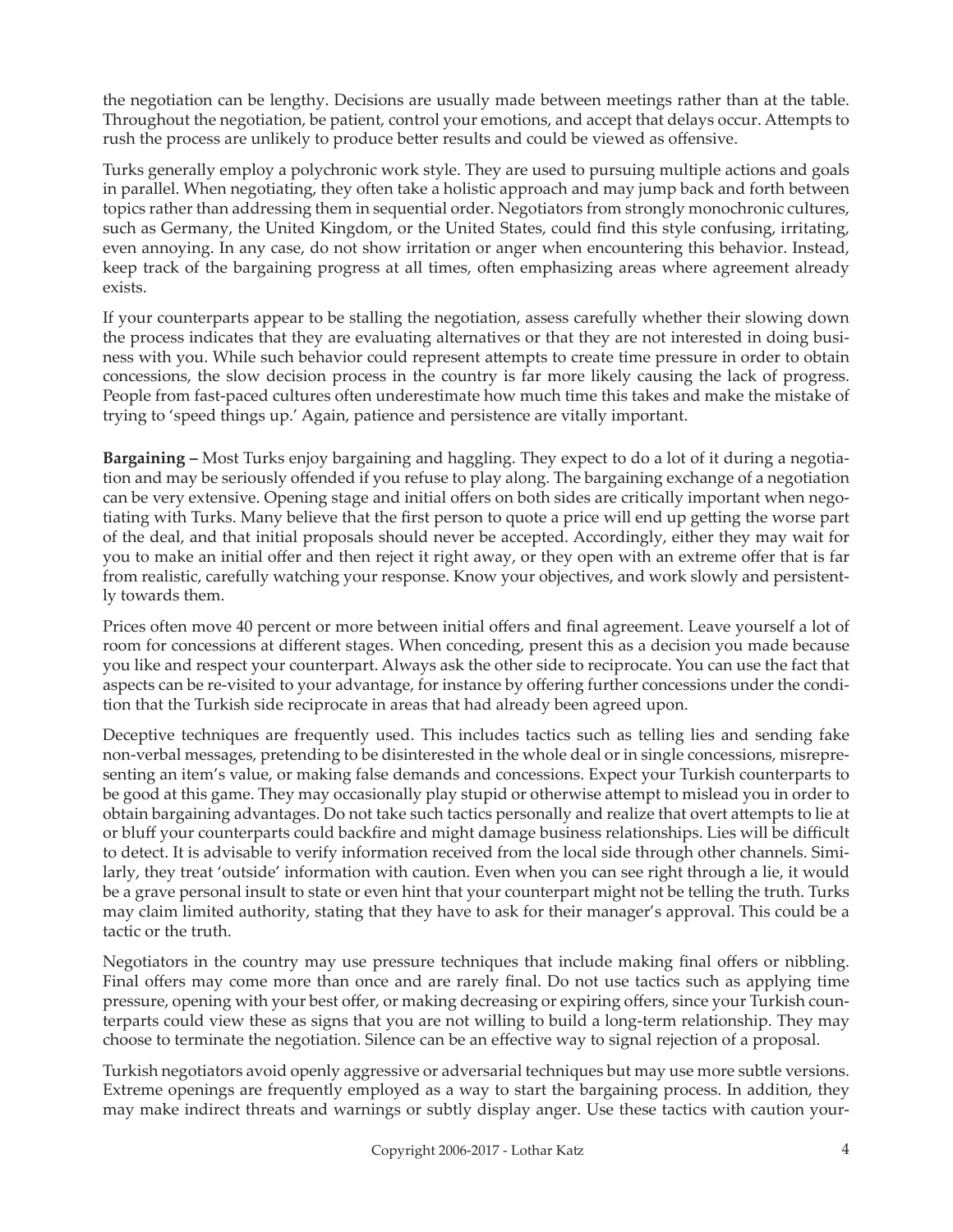self since they could adversely affect the relationship if employed too aggressively. Do not walk out or threaten to do so as your counterparts will likely take this as a personal insult and could end all talks.

Emotional negotiation techniques, such as attitudinal bargaining, sending dual messages, attempting to make you feel guilty, grimacing, or appealing to personal relationships, are frequent and can be effective. Be cautious not to cause loss of *face* when employing any of them yourself. Also, know that Turks tend to exaggerate situations and can become quite emotional during fierce bargaining. It is best to remain calm. At times, defensive tactics such as blocking or changing the subject, asking probing or very direct questions, making promises, or keeping an inflexible position may be used.

Corruption and bribery are quite common in Turkey's public and private sectors. However, people may draw the line differently, viewing minor payments as rewards for getting a job done rather than as bribes. Also, keep in mind that there is a fine line between giving gifts and bribing. What you may consider a bribe, a Turk could simply view a nice gift, and so much as hinting that you view it differently could be a grave insult to the person's honor. Introducing and explaining your company's policies early on might help, but be careful not to moralize or appear to imply that local customs are unethical.

**Decision Making –** Most companies tend to be very hierarchical, and people expect to work within clearly established lines of authority. Many of Turkey's businesses are still family-owned. Although the pace of business is accelerating, decision making can be a very slow process. Decision makers are usually senior executives who consider the best interest of the group or organization. They might consult with others before making the call. Subordinates may be reluctant to accept responsibility. Decision makers also rarely delegate their authority, so it is important to deal with senior executives. You may have to 'work your way up,' meeting and negotiating with less senior managers or members of a family first. Once they consider you trustworthy, you will move on to meet others who are more senior. Though this process is very time-consuming, it is vital never to lose your patience along the way.

When making decisions, businesspeople may consider the specific situation or follow universal principles. Personal feelings and experiences weigh much more strongly than empirical evidence and other objective facts do. Turks are often willing to take risks, which are seen as a way to develop self-reliance.

## *Agreements and Contracts*

Capturing and exchanging written understandings after meetings and at key negotiation stages is useful since oral statements are not always dependable. It may be helpful to ask your counterparts to initial these write-ups as a way to document consensus. However, do not mistake them for final agreements. Any part of an agreement may still change significantly before both parties sign the contract.

Businesspeople in the country understand and respect the role of a contract. Written contracts tend to be lengthy and often spell out detailed terms and conditions for the core agreements as well as for many eventualities. Contracts may prove difficult to align between the English and the Turkish version since intentions may prove hard to translate. It is important to review all different language versions independently. Nevertheless, writing up and signing the contract is a formality. Turks believe that the primary strength of an agreement lies in the partners' commitment rather than in its written documentation.

It is advisable to consult a local legal expert before signing a contract. However, do not bring your attorney to the negotiation table. Turks could read it as a sign of mistrust if you do.

Signed contracts may not always be honored. This depends to no small degree on the strength of the continuing relationship between the contract partners. It is strongly advisable to continue staying in touch and maintaining the trust of your Turkish business partner. Business partners usually expect the other side to remain somewhat flexible if conditions change, which may include agreeing to modify contract terms.